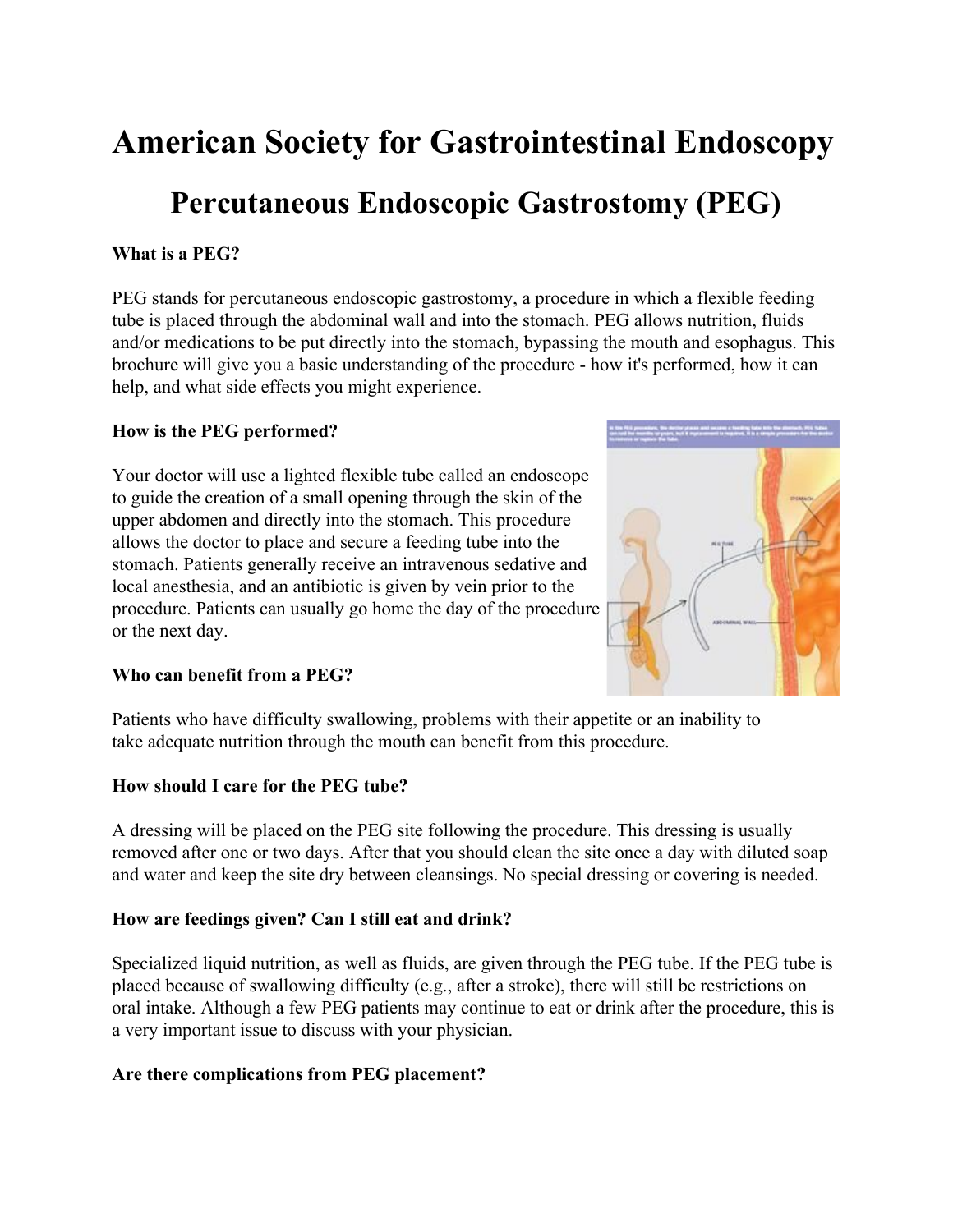Complications can occur with the PEG placement. Possible complications include pain at the PEG site, leakage of stomach contents around the tube site, and dislodgment or malfunction of the tube. Possible complications include infection of the PEG site, aspiration (inhalation of gastric contents into the lungs), bleeding and perforation (an unwanted hole in the bowel wall). Your doctor can describe for you symptoms that could indicate a possible complication.

#### **How long do these tubes last? How are they removed?**

PEG tubes can last for months or years. However, because they can break down or become clogged over extended periods of time, they might need to be replaced. Your doctor can easily remove or replace a tube without sedatives or anesthesia, although your doctor might opt to use sedation and endoscopy in some cases. Your doctor will remove the tube using firm traction and will either insert a new tube or let the opening close if no replacement is needed. PEG sites close quickly once the tube is removed, so accidental dislodgment requires immediate attention.

#### IMPORTANT REMINDER:

*This information is intended only to provide general guidance. It does not provide definitive medical advice. It is very important that you consult your doctor about your specific condition.*

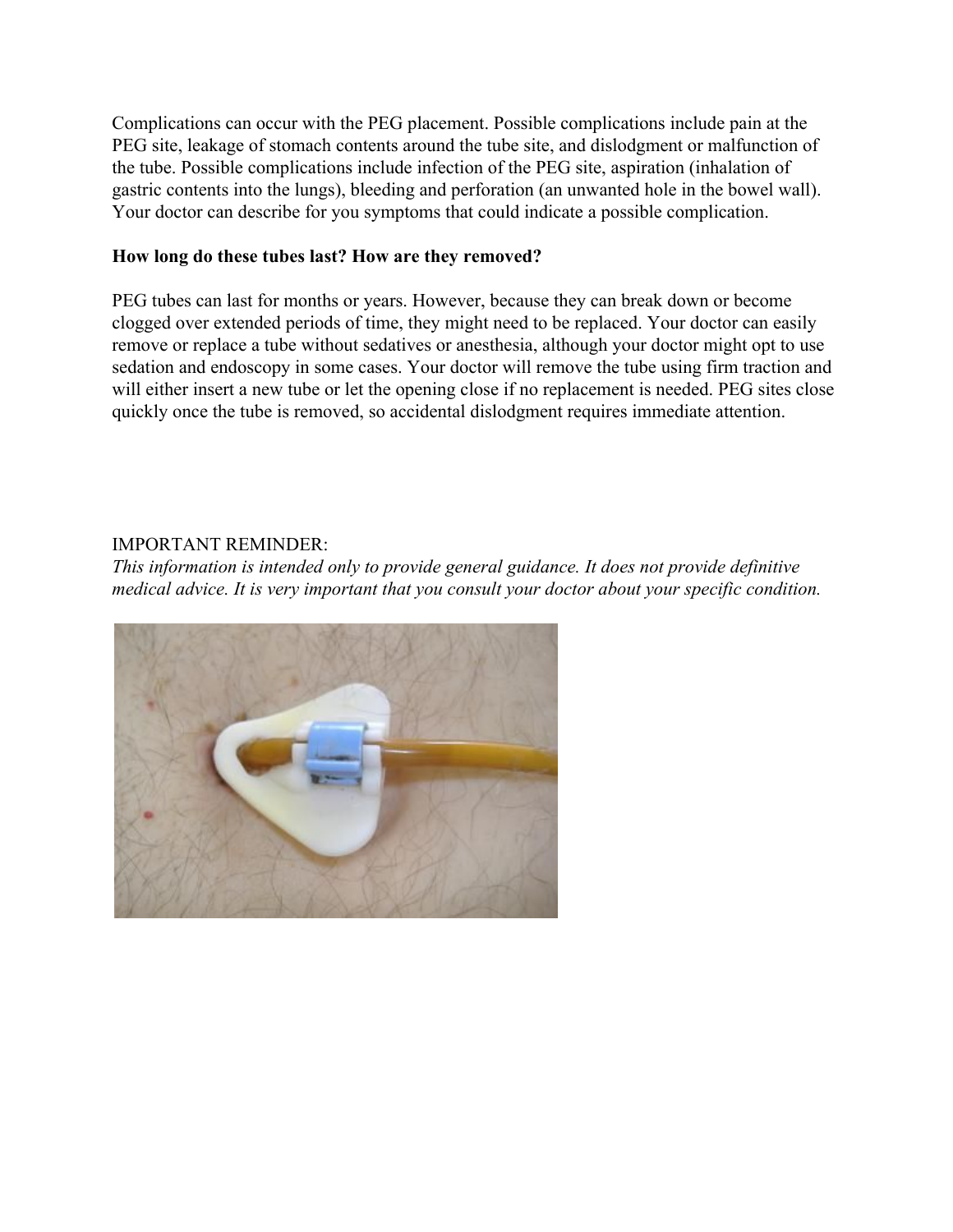## **Percutaneous endoscopic gastrostomy facts**

- Percutaneous endoscopic gastrostomy is a procedure that allows nutritional support for patients who cannot take food orally. Percutaneous endoscopic gastrostomy involves placement of a tube through the abdominal wall and into the stomach through which nutritional liquids can be infused.
- Percutaneous endoscopic gastrostomy is a surgical procedure; however, it does not require opening the abdomen or an operating room. Percutaneous endoscopic gastrostomy also does not require general anesthesia.
- Complications of percutaneous endoscopic gastrostomy include infection, leakage of nutritional liquids that are infused and clogging of the tube.
- Percutaneous endoscopic gastrostomy is preferable to surgical gastrostomy

## **What is percutaneous endoscopic gastrostomy (PEG)?**

Percutaneous endoscopic gastrostomy (PEG) is a surgical procedure for placing a tube for feeding without having to perform an open operation on the abdomen (laparotomy). It is used in patients who will be unable to take in food by mouth for a prolonged period of time. A gastrostomy, or surgical opening into the stomach, is made through the skin using an a flexible, lighted instrument (endoscope) passed orally into the stomach to assist with the placement of the tube and secure it in place.

## **Who does percutaneous endoscopic gastrostomy (PEG)?**

Percutaneous endoscopic gastrostomy is done by a physician. The physician may be a general surgeon, an otolaryngologist (ENT specialist), radiologist, or a gastroenterologist (gastrointestinal specialist).

## **Where is percutaneous endoscopic gastrostomy done (PEG)?**

PEG is performed in a hospital or outpatient surgical facility. It is not necessary to perform a percutaneous endoscopic gastrostomy in an operating room.

## **How is percutaneous endoscopic gastrostomy (PEG) performed?**

Local anesthesia (usually *lidocaine* or another spray) is used to anesthetize the throat. An endoscope (a flexible tube with a camera and a light on the end) is passed through the mouth, throat and [esophagus](http://www.medicinenet.com/image-collection/esophagus_picture/picture.htm) into the stomach. The physician then makes a small incision (cut) in the skin of the abdomen over the stomach and pushes a needle through the skin and into the stomach.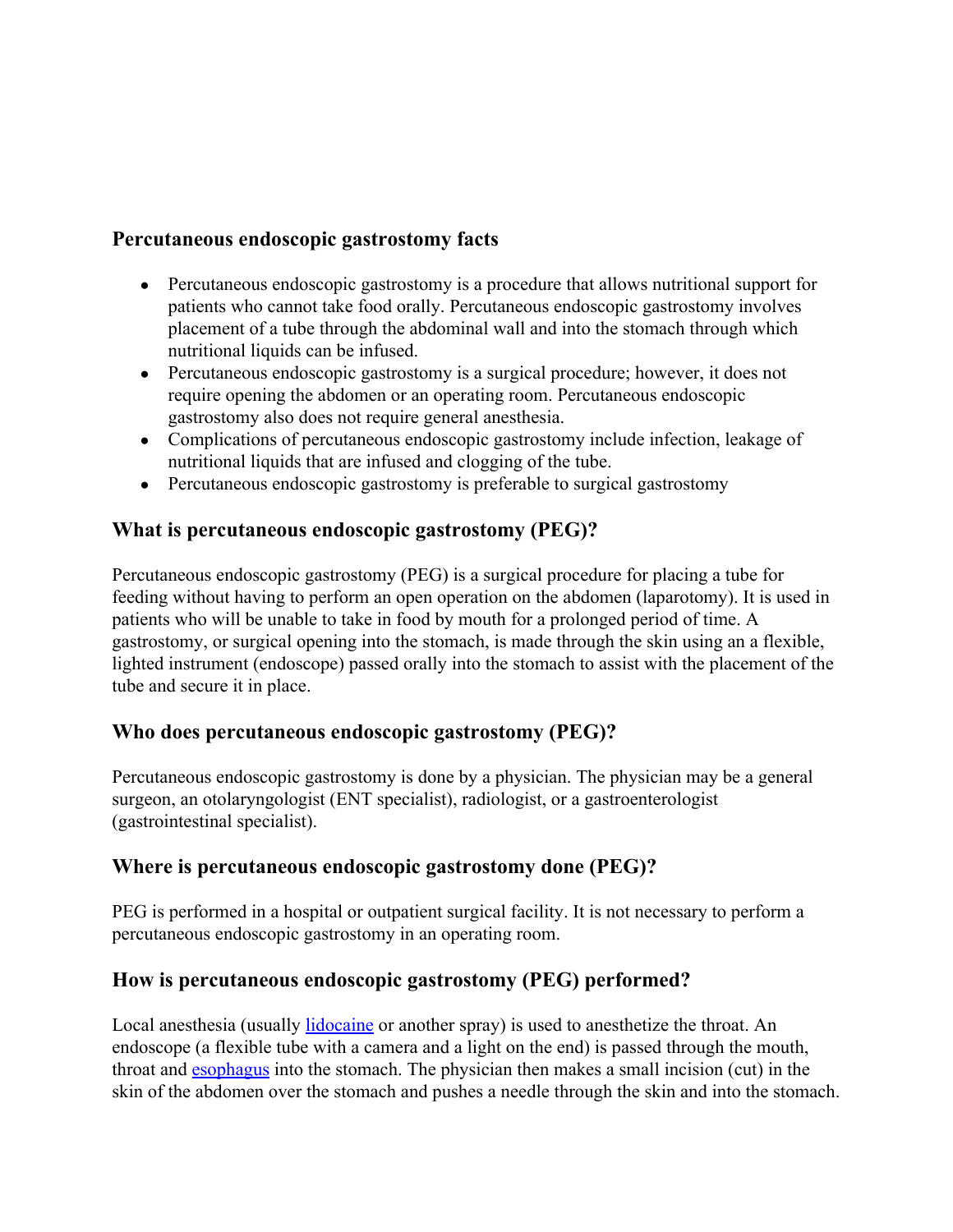The tube for feeding then is pushed through the needle and into the stomach. The tube then is sutured (tied) in place to the skin.

## **When can the percutaneous endoscopic gastrostomy patient go home (PEG)?**

The patient usually can go home the same day or the next morning, unless they are in the hospital for other reasons.

#### [Can I put medications through a PEG tube?](http://patients.gi.org/topics/percutaneous-endoscopic-gastrostomy-peg/)

Most medications that come in tablet or pill form can be crushed and dissolved in water and passed through the feeding tube. In addition, there may be liquid formulations of medications that can be prescribed. However, some capsules are designed to dissolve within various portions of the gastrointestinal tract and therefore cannot be broken up. The tube should be flushed with water after introduction of medication to prevent clogging. Ask your doctor or pharmacist about specific medications.

## [What exact nutritional formula is placed through the PEG tube?](http://patients.gi.org/topics/percutaneous-endoscopic-gastrostomy-peg/)

After the PEG feeding tube is placed, a registered dietitian, nurse, pharmacist or physician who specializes in nutrition should assess the patient to determine their nutritional needs; this means the amount of calories, protein, and fluids that will be necessary each day, as well as the most appropriate nutritional formula. Nutritional products designed for tube feeding are formulated to provide all the nutrients the patient will need including vitamins, and minerals.

## [How is a PEG tube used for feeding?](http://patients.gi.org/topics/percutaneous-endoscopic-gastrostomy-peg/)

The PEG tube is relatively narrow. Commercial tube feedings are available and are designed to reduce the risk of tube clogging. The PEG tube should be flushed with water before and after feedings, or after medications have been administered. The placement of table foods into the PEG tube is discouraged as it can lead to tube clogging. It is imperative that the caregiver or patient thoroughly washes their hands with soap and water before preparing formula or having contact with the PEG system.

The commercial tube feeding formula is administered at room temperature. The patient should be upright, no less than thirty degrees, to minimize the risk of regurgitation and potential aspiration (tube feeding getting into the lungs). The patient should be kept upright for thirty to sixty minutes after feeding. To prevent complications (abdominal cramping, nausea and vomiting, bloating, diarrhea, aspiration), tube feeding should be infused slowly.

The simplest method of infusing tube feeding through the PEG tube is called bolus feeding. Tube feed formula is placed within a large syringe and slowly administered to the patient through the plug cap on the end of the PEG feeding tube. In order to meet a patient's nutritional needs, this may need to be repeated 4 to 6 times per day. Sometimes continuous feeding is preferable. With this method, a feeding pump is set up and connected to the PEG tube. The tube feed formula is